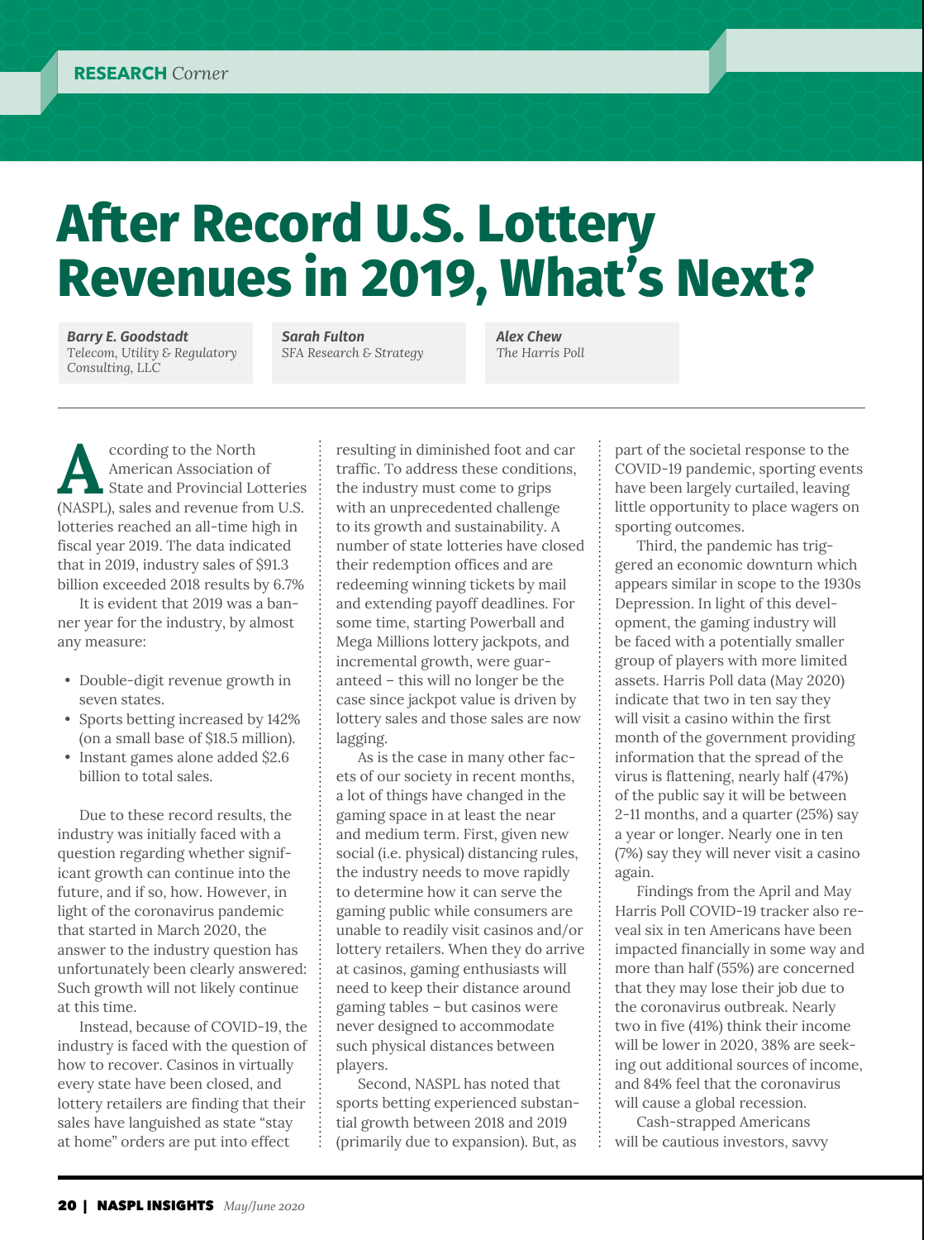#### **Figure 1**



Current Newly Adopting (Past Two Years) Lottery and Casino Players (as of September 2019)

deal-seekers and more inventive and attentive in managing their household budgets. Financing plans, discounting and compassionate brand messaging will separate the opportunists from those who build long term affinity as consumers struggle to get back on their feet.

At the same time, there is a longer term threat to gaming. Industry speculation and research over the past few years has raised questions about the gaming participation of Gen Zers and Millennials as the role of Baby Boomers and members of the Silent Generation decline in the coming years. (See Suh, E., Alhaery, M., Abarbanel, B. and McKenna, A., "Examining millennials' online gambling behavior: A Comparison of generational differences." *Journal of Hospitality and Tourism Technology, 2017, 8, 314-376.)*

To assist in addressing these issues, our research team, which includes The Harris Poll, has undertaken two significant survey efforts focused on gaming activity by the general public. The first study was conducted by The Harris Poll in

September 2019, and determined that Millennials and Generation Z consumers participate in gaming in ways that are different from that of previous generations. These differences suggest that the mix of gaming options provided by lotteries and casinos will need to evolve in the future to a form that is more customized, innovative and more mobile. The second survey effort was conducted at the beginning of March 2020, just prior to the significant onset of coronavirus in the U.S. This survey sought to explore the potential of internet-based state-sponsored lottery applications that would operate on mobile devices (iLottery) and examines how iLottery could make a major contribution to recovery of gaming in the post-COVID-19 era.

# **September 2019 Harris Poll Survey of Gaming**

An online nationwide Harris Poll Survey was conducted among 2,032 adults aged 18 and older in September 2019 and focused on:

- 1. The extent of playing specific lotteries and casino games;
- 2. Whether playing activity was recently started (in the past two years); and
- 3. Generational differences in gaming activity.

## *Key Findings*

**Findings regarding near term growth.** One of the most important findings from the survey is that it supports the fundamental results of the NASPL analysis in terms of the nearterm growth in lottery and gaming revenue. That is, traditional lottery offerings generated an additional 6.9% greater revenue in FY2019 than in FY2018.

Findings regarding an increase in the number of gaming participants from the Harris Poll Survey are shown in Figure 1 and reveal a dramatic increase in the number of new players during the past two years. Thus, the number of "scratchoff" players has risen by more than 65 million to 168 million users during the past two years. Lottery players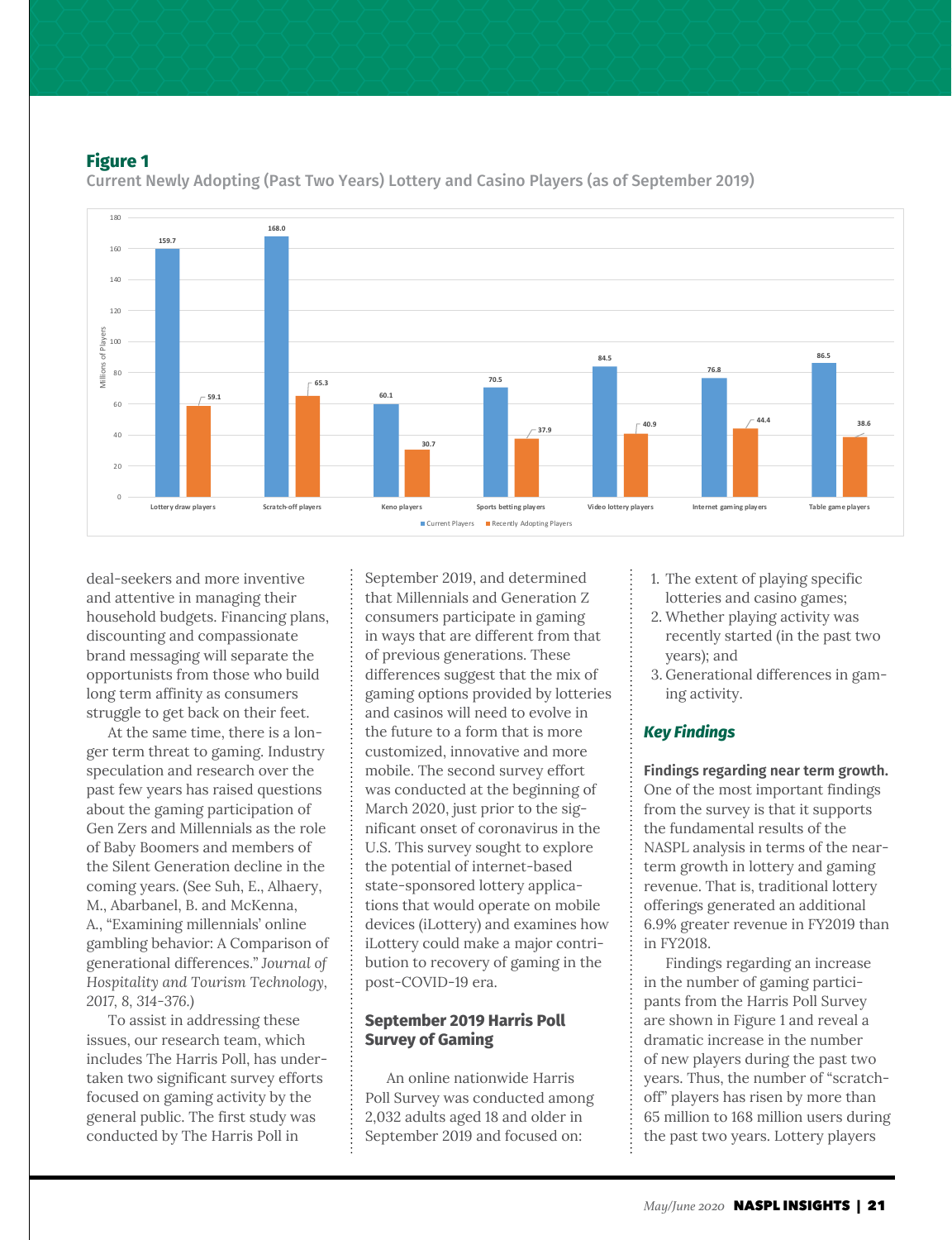increased by 59 million over the past two years to 160 million per year. While "scratch-off" games are lottery games, the authors attempted to differentiate between traditional lottery draw games (such as Mega Millions, Powerball, Pick 2, Pick 3, Pick 4, etc.) and "scratch-offs." Therefore, "lottery players" as defined in the survey include only draw games players.

While NASPL analyses show only modest growth in lottery-run gaming table revenue (2.7%), Figure 1 reveals that a substantial portion of current table game players have only recently begun to play those games (39 million) in the past two years. This suggests that prior to the coronavirus pandemic there was significant upside in casino revenues, but that growth in patronage has not yet translated into significant revenue growth. Perhaps, the new players are not yet spending as much as more experienced players.

NASPL findings suggest that revenue from lottery-operated sports betting is relatively small at this point in time (\$45 million in FY2019). The findings from the Harris Poll indicate that over 70 million individuals were engaged in sports betting. However, it should be noted that "sports betting" was self-defined in the survey and could include sports betting activities through casinos or that are not currently sanctioned by states (e.g. fantasy sports leagues, esports wagers, wagering with bookies and so on).

Examination of the total population of gaming players suggests that large portions of the total U.S. population has engaged in gaming during the previous twelve months. The number of players of state lotteries and scratch-off lottery tickets are at or above 160 million players. Such player estimates indicate that gaming has very widespread appeal in the country; in fact, it is hard to think of many aspects of American society that are more popular.

At the same time, it will be important to understand the size of the

# **Figure 2**

Generational Distribution of Adults 18+ in Harris Poll (Sample N=2,032, Weighted Data)



non-gaming population. This is the next question raised in this research.

**What proportion of the population is not engaged in gaming?** To estimate the size of the non-gaming population based on survey results, the survey analysis calculated the number of people who indicated that they have not played any lottery or casino games in the past 12 months. The analysis revealed that 20.7% of the adult population were not engaged in gaming activities during the prior 12 months. U.S. Census data from 2019 estimated that the population of adults 18 and older was 253.82 million. On that basis, it is estimated for the September 2019 survey that the number of non-players is approximately 52.54 million. This will

be an important component of the population to focus on for the future of the gaming industry.

**Generational differences in gaming activity.** In order to examine generational differences in gaming activity, one needs to define different generations in terms of their birth years. To do this, a standardized approach developed by the Pew Research Center was used. The Pew generational definition is shown in Table 1.

In the Harris Poll sample, these generations were estimated to be distributed in the population as shown in Figure 2.

The chart indicates that Baby Boomers, at this time, constitute 34% of the sample in this study, Gen Xers are just over 26% of the

## **Table 1**

Birth Years For Different Generations

| <b>Generation Name</b>   | <b>Birth Year Range</b> |
|--------------------------|-------------------------|
| Silent Generation        | 1928-1945               |
| <b>Baby Boomers</b>      | 1946-1964               |
| <b>Generation X</b>      | 1965-1980               |
| Millennials/Generation Y | 1981-1996               |
| Generation Z             | 1997-                   |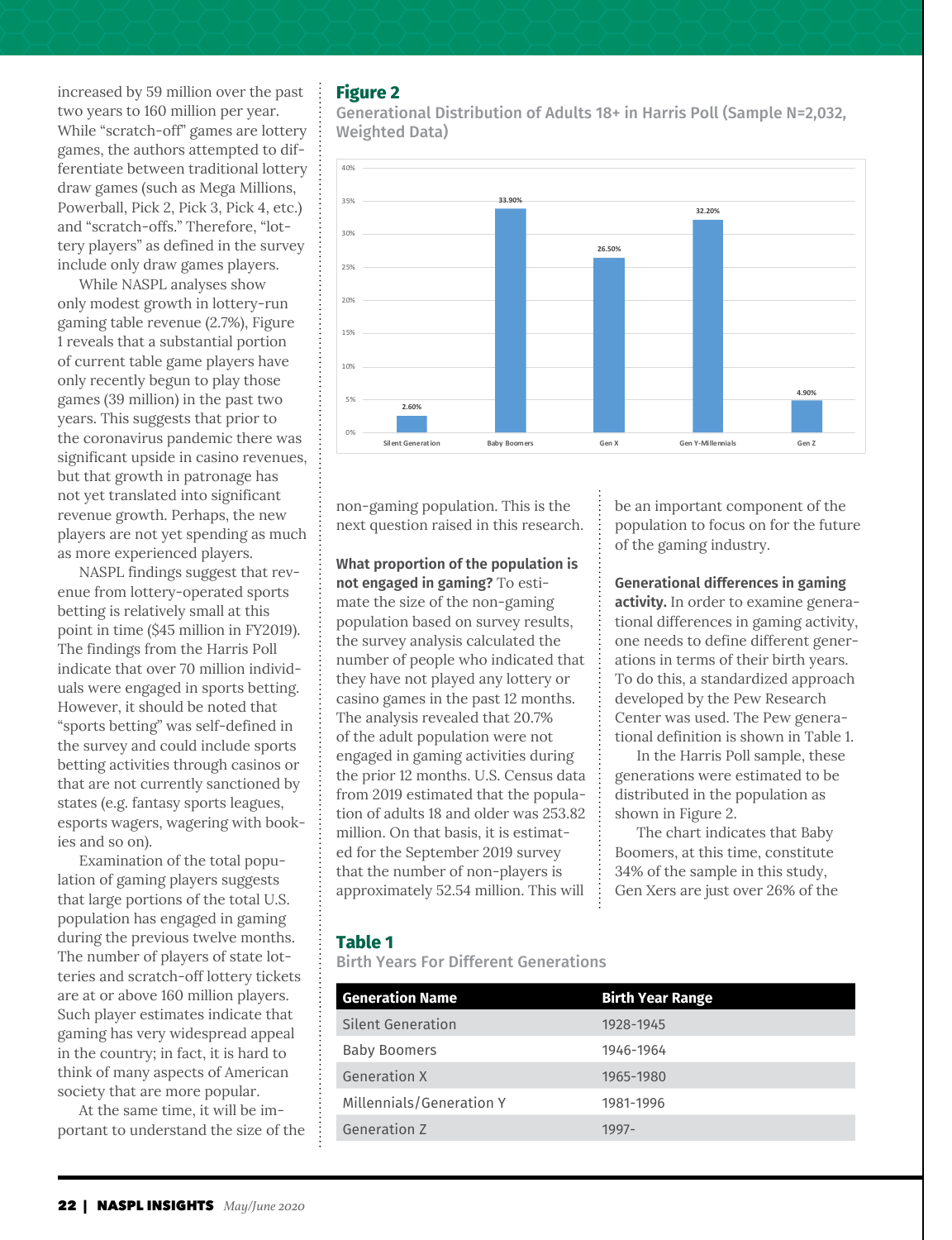sample, while the Millennial generation is similar in size to that of the Baby Boomers – just over 32% of the sample. Gen Zers, over age 18, currently represent about 5% of the sample. Over time these proportions will shift due to aging, such that the proportion of surviving Silent Generation members and Baby Boomers will decline while the proportion of Gen Xers, Millennials and Gen Zers will grow. At this time, a large number of Gen Zers (born in 1997 and later) have not yet reached the legal gaming age of 18 but will do so in the coming years.

To examine differences in gaming behavior, survey analysis focused on gaming activity patterns across different generations. Considering the small number of Silent Generation members in the sample and preliminary analyses indicating that Silent Generation members act in similar fashion to Baby Boomers, these two generational categories were pooled into a category that is labeled Baby Boomers Plus. Since the survey asked respondents to indicate which gaming activities they have participated in during the previous twelve months, the analysis focused on: 1) what proportion of each generation engaged in any gaming behavior in the past year, and 2) how the generations varied in their participation in specific types of games.

# **Across-the-board differences in**

**gaming participation.** The data on whether survey respondents participated in any gaming activities in the previous twelve months is shown in Figure 3.

The chart shows that over 80% of Baby Boomer Plus and Gen Xers participated in some form of lottery or casino activity over the previous twelve months, while only 75% or so of Millennials and Gen Zers participated in some types of lottery and/ or casino-based games. These differences were statistically significant (Chi-Square=99.39, p<.001).

#### **Figure 3**

Participation in Any Gaming Activity During the Previous Twelve Months



Turning to generational differences in specific games, the survey examined participation in:

- State lotteries (draw games including Powerball and Mega Millions)
- Instant scratch-off games
- Keno games
- Sports betting (including sports picks and over/under picks)
- Video lottery machine at a casino
- Casino-type games played online
- Table games at a casino

The data suggested the following findings:

- Lottery participation by different generations are roughly proportional to the size of each generation in the overall population.
- Baby Boomers Plus are the more prevalent players of scratchoff games while Millennials are under-represented as scratch-off players.
- Baby Boomers Plus disproportionately participate in Keno games while Millennials are under-represented in the ranks of Keno players.
- Millennials and Gen Zers are disproportionately more likely to engage in sports betting while Baby Boomers Plus and Gen Xers appear less likely to participate in sports betting.
- Baby Boomers Plus and Gen Xers are disproportionately engaged in all forms of casino games including table games, video lottery and online games. Millennials and Gen Zers are less likely to actively participate in casino-based games.

These data suggest that, over time, as Baby Boomers Plus are replaced by younger gaming participants (such as Millennials and Gen Zers):

- 1. Draw games will not substantially be affected by generational change.
- 2. A number of games will experience reduced activity and revenue including:
	- Keno
	- Scratch-off games
	- Casino-based games
- 3. Younger gaming participants will seek participation in different games that provide sports betting opportunities.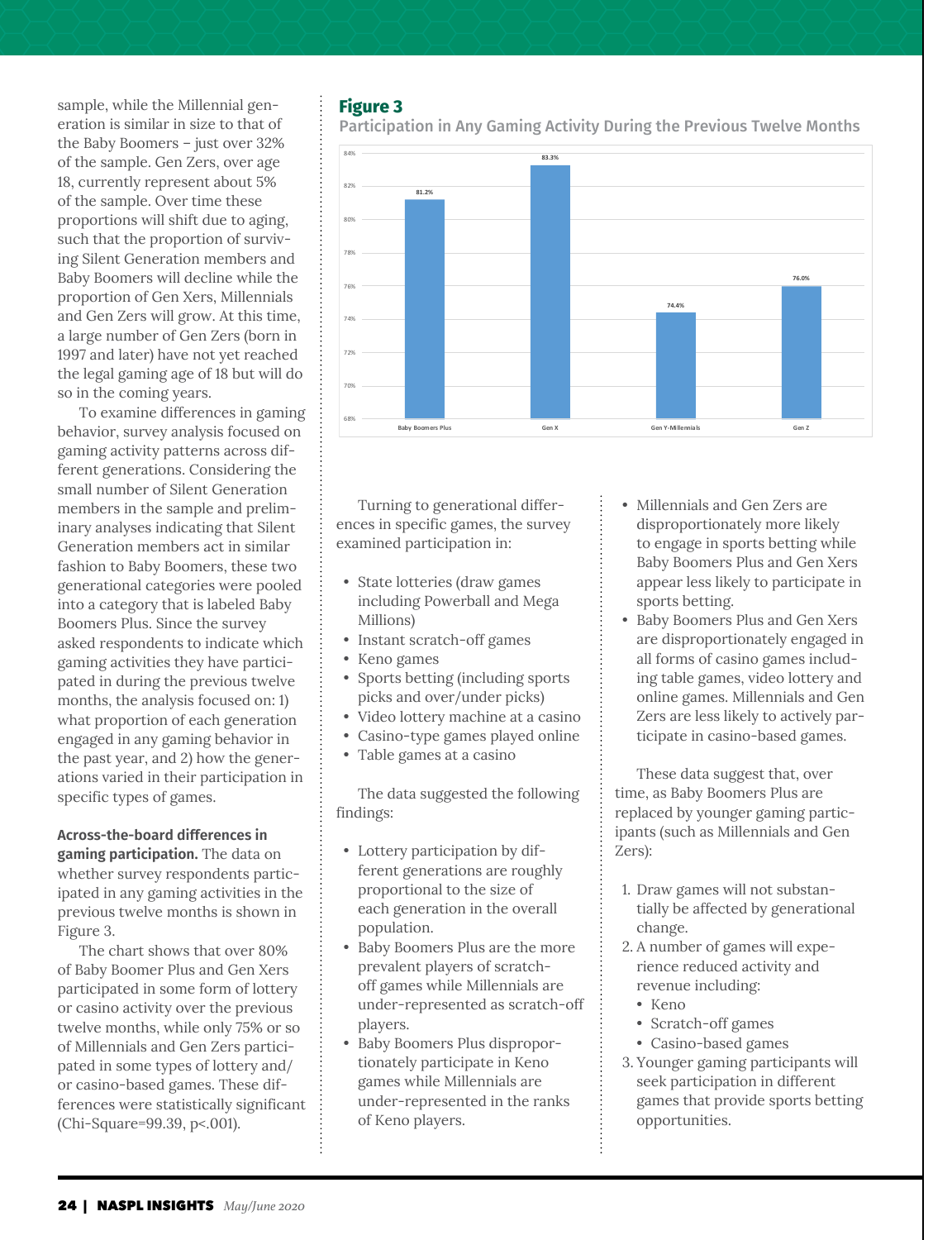# **March 2020 Harris Poll Survey of Gaming With a Focus on iLotteries**

With these findings in hand, the research team initiated a second Harris Poll survey on March 2-4, 2020. The second survey involved 2,011 respondents to explore the likely impact of iLottery programs offered by state lotteries. As of that date, eight U.S. lotteries offered iLottery with single-draw sales. These offerings enable gaming participants to play a variety of online lottery games using a desktop or laptop PC as well as various mobile devices including cellular phones and tablets, encompassing both Android and Apple devices. The games can only be played while the participant is physically located in the state that offers iLottery.

# *Key Findings*

The findings from the March survey covered several key issues, including overall interest in iLottery and generational differences in iLottery opportunities.

#### **Overall Interest in the iLottery**

**Concept.** In the survey we asked respondents to indicate how likely

# **Figure 4**

Respondent Likelihood of Signing Up for iLottery



# **Figure 5**

Generational Differences Among Respondents in Likelihood of Signing Up for iLottery



they would be to sign up for an iLottery service in their state. Figure 4 displays the results.

Those results indicate that 5% of respondents in the survey already subscribe to an iLottery offering. In addition, 49% indicated that they would be very likely (25.1%) or somewhat likely (23.9%) to sign up. These data suggest that there

is good upside potential for the iLottery concept among consumers. If one takes a conservative view of these data using an 80/20 rule (80% of "very likely to sign up" plus 20% of "somewhat likely" to sign up) then it might be anticipated that approximately 25% of the population will sign up for the iLottery service. This estimate should be supplemented to the proportion in the population (4.9%) indicating that they are already signed up for iLottery, which leads to a total estimated demand of 30%. This estimate suggests that iLottery can make a major contribution to recovery of gaming in the post-COVID-19 era.

# **Who Is Likely to Sign Up for iLot-**

**tery Service?** One of the keys to understanding the likely impact of iLottery on the gaming industry is to determine how likely different segments of the population are to sign up for iLottery as a mechanism to participate in state-sanctioned gaming. Considering the differences across generations in terms of gaming activity identified in the